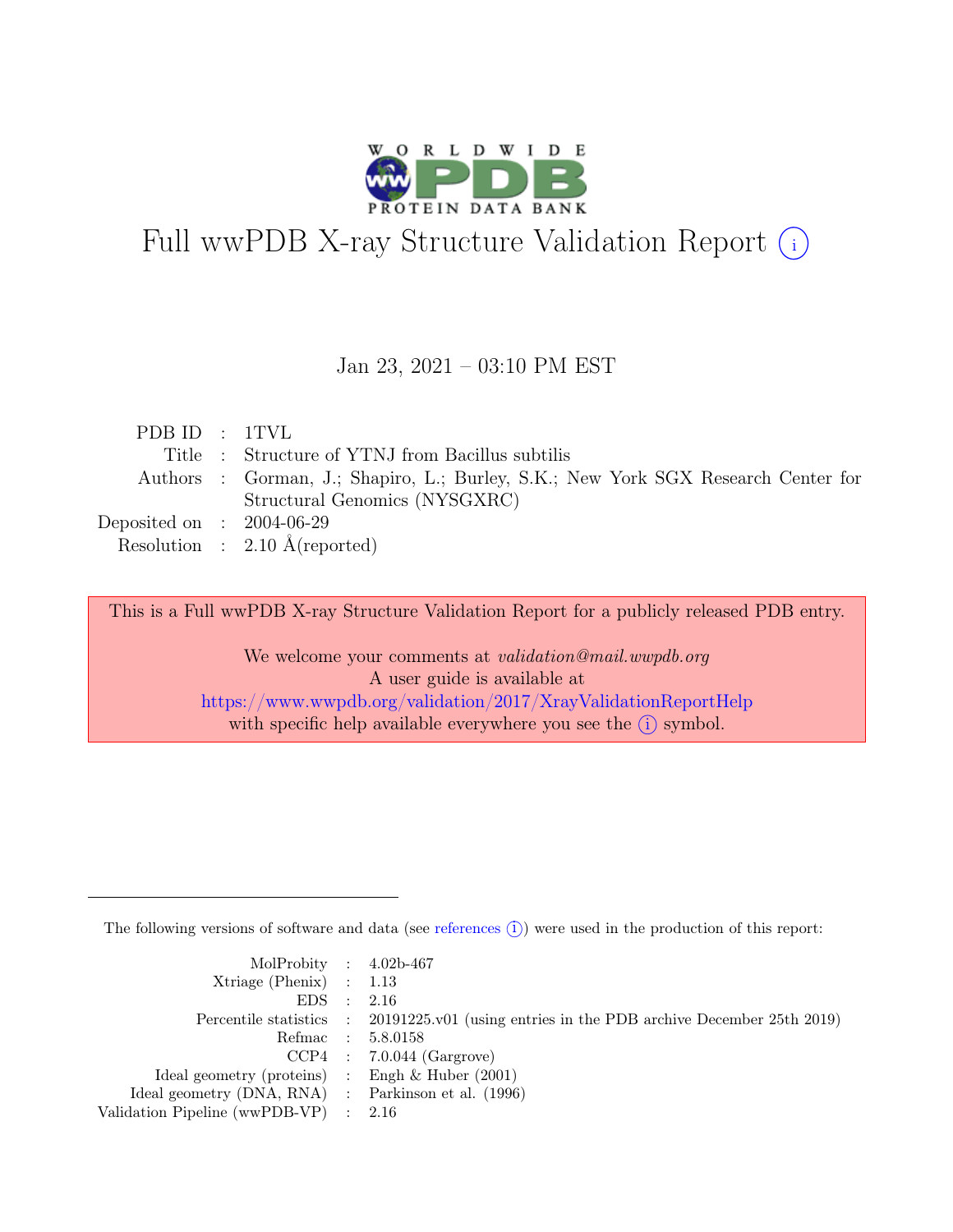# 1 Overall quality at a glance  $(i)$

The following experimental techniques were used to determine the structure: X-RAY DIFFRACTION

The reported resolution of this entry is 2.10 Å.

Percentile scores (ranging between 0-100) for global validation metrics of the entry are shown in the following graphic. The table shows the number of entries on which the scores are based.



| Metric                | Whole archive<br>$(\#Entries)$ | Similar resolution<br>$(\#Entries, resolution range(A))$ |  |  |
|-----------------------|--------------------------------|----------------------------------------------------------|--|--|
| $R_{free}$            | 130704                         | $5197(2.10-2.10)$                                        |  |  |
| Clashscore            | 141614                         | $5710(2.10-2.10)$                                        |  |  |
| Ramachandran outliers | 138981                         | $5647 (2.10-2.10)$                                       |  |  |
| Sidechain outliers    | 138945                         | $5648(2.10-2.10)$                                        |  |  |
| RSRZ outliers         | 127900                         | $5083(2.10-2.10)$                                        |  |  |

The table below summarises the geometric issues observed across the polymeric chains and their fit to the electron density. The red, orange, yellow and green segments of the lower bar indicate the fraction of residues that contain outliers for  $\geq$ =3, 2, 1 and 0 types of geometric quality criteria respectively. A grey segment represents the fraction of residues that are not modelled. The numeric value for each fraction is indicated below the corresponding segment, with a dot representing fractions <=5% The upper red bar (where present) indicates the fraction of residues that have poor fit to the electron density. The numeric value is given above the bar.

| Mol | hain | Length         | Quality of chain |    |     |
|-----|------|----------------|------------------|----|-----|
|     |      |                | 6%               |    |     |
| л.  | . .  | $4 - 4$<br>454 | 76%              | 9% | 4%، |

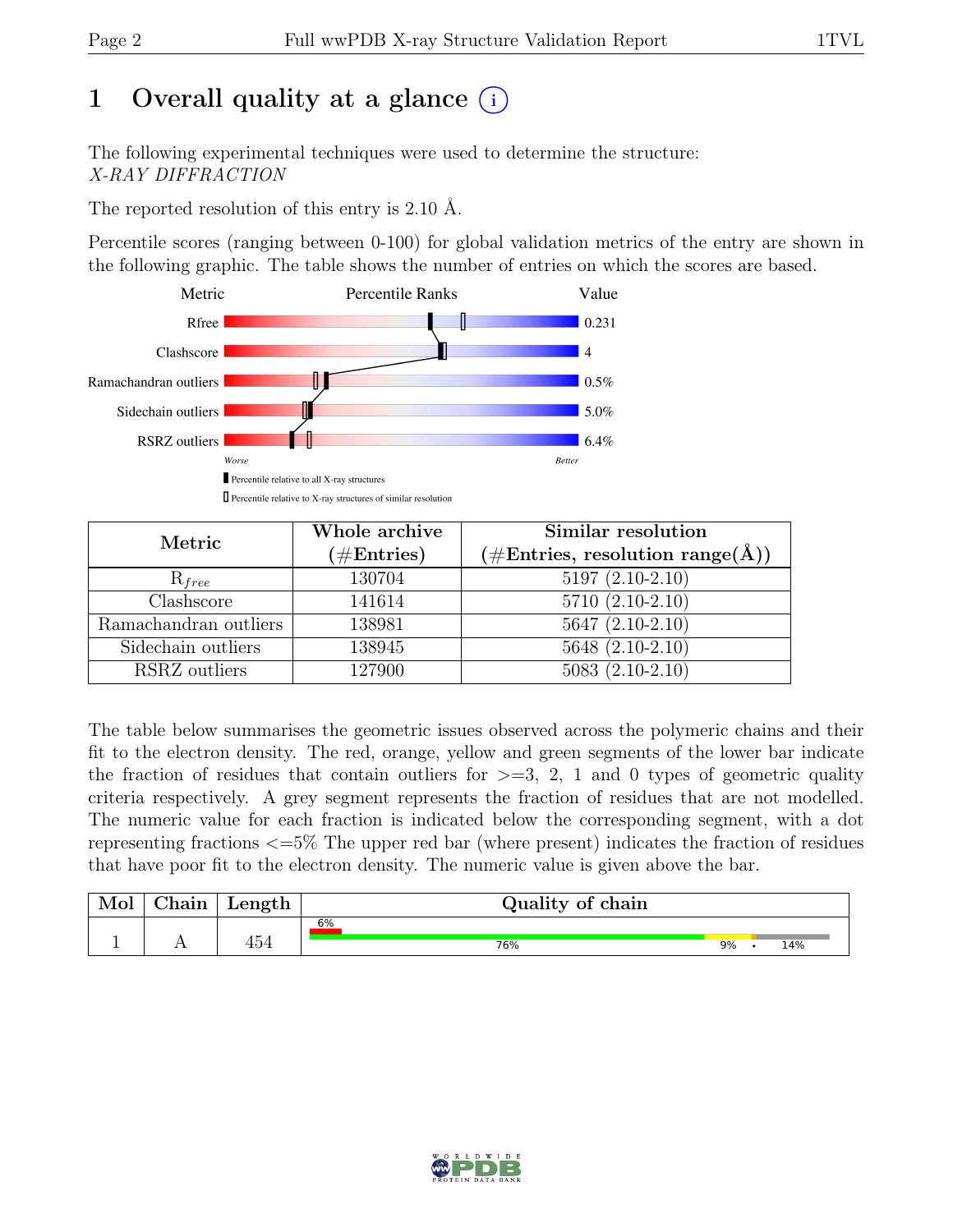# 2 Entry composition  $(i)$

There are 2 unique types of molecules in this entry. The entry contains 3299 atoms, of which 0 are hydrogens and 0 are deuteriums.

In the tables below, the ZeroOcc column contains the number of atoms modelled with zero occupancy, the AltConf column contains the number of residues with at least one atom in alternate conformation and the Trace column contains the number of residues modelled with at most 2 atoms.

• Molecule 1 is a protein called protein YTNJ.

| Mol |  | Chain Residues | Atoms          |      |       |     |  |  | $\text{ZeroOcc}$   AltConf   Trace |  |
|-----|--|----------------|----------------|------|-------|-----|--|--|------------------------------------|--|
|     |  | 390            | $\text{Total}$ |      |       |     |  |  |                                    |  |
|     |  |                | 3068           | 1945 | - 538 | 581 |  |  |                                    |  |

There are 13 discrepancies between the modelled and reference sequences:

| Chain | Residue | Modelled   | Actual | Comment          | Reference         |
|-------|---------|------------|--------|------------------|-------------------|
| A     | $-1$    | <b>MET</b> |        | cloning artifact | <b>UNP 034974</b> |
| А     | 0       | <b>SER</b> |        | cloning artifact | <b>UNP 034974</b> |
| А     |         | <b>LEU</b> |        | cloning artifact | <b>UNP 034974</b> |
| А     | 443     | GLU        |        | expression tag   | <b>UNP 034974</b> |
| A     | 444     | <b>GLY</b> |        | expression tag   | <b>UNP 034974</b> |
| А     | 445     | <b>GLY</b> |        | expression tag   | <b>UNP 034974</b> |
| А     | 446     | <b>SER</b> |        | expression tag   | <b>UNP 034974</b> |
| A     | 447     | <b>HIS</b> |        | expression tag   | <b>UNP 034974</b> |
| А     | 448     | <b>HIS</b> |        | expression tag   | <b>UNP 034974</b> |
| A     | 449     | HIS        |        | expression tag   | <b>UNP 034974</b> |
| А     | 450     | <b>HIS</b> |        | expression tag   | <b>UNP 034974</b> |
| A     | 451     | <b>HIS</b> |        | expression tag   | <b>UNP 034974</b> |
| А     | 452     | <b>HIS</b> |        | expression tag   | <b>UNP 034974</b> |

• Molecule 2 is water.

|  | Mol   Chain   Residues | Atoms               | $ZeroOcc$   AltConf |
|--|------------------------|---------------------|---------------------|
|  | 231                    | Total<br>231<br>າາ1 |                     |

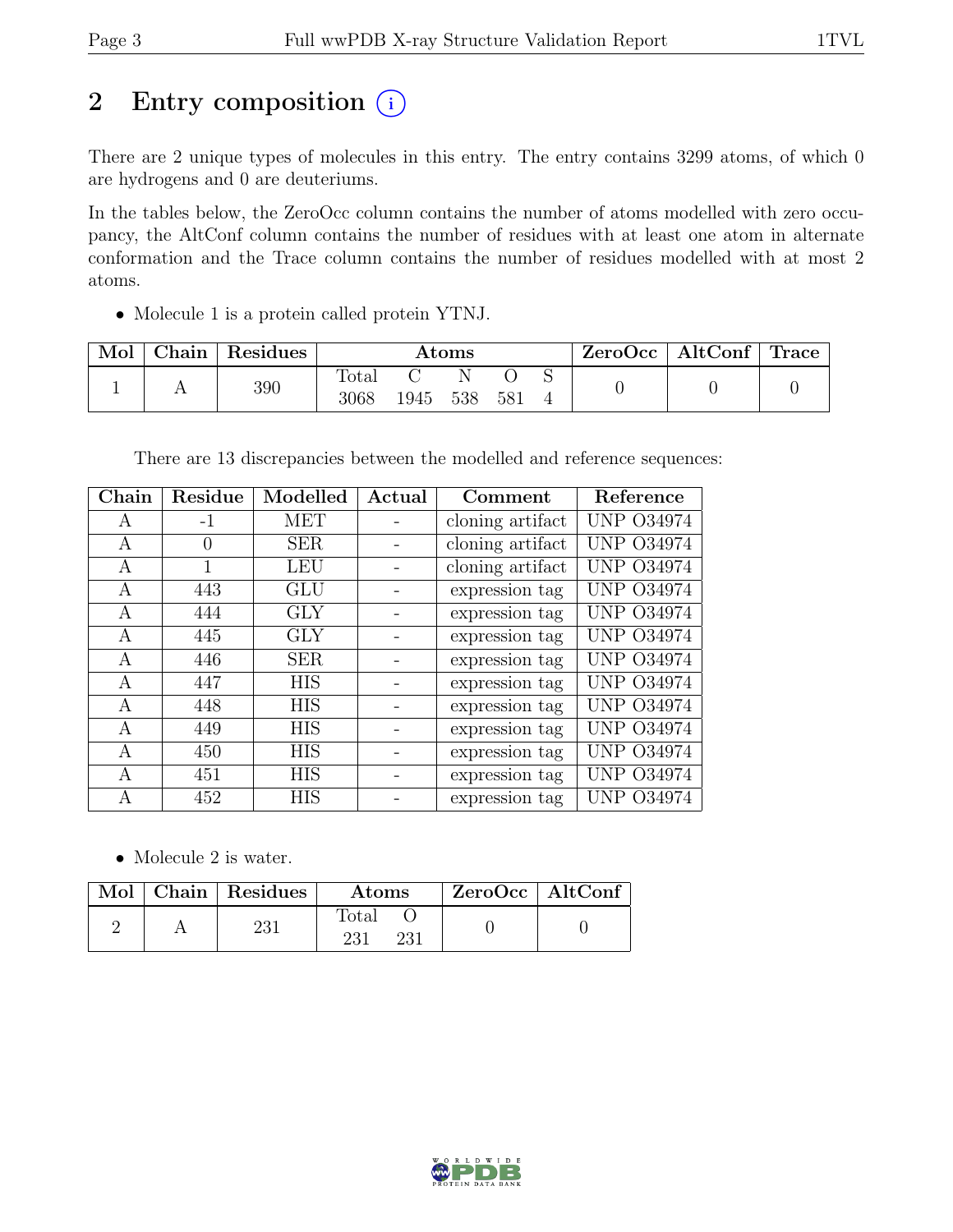# 3 Residue-property plots  $(i)$

These plots are drawn for all protein, RNA, DNA and oligosaccharide chains in the entry. The first graphic for a chain summarises the proportions of the various outlier classes displayed in the second graphic. The second graphic shows the sequence view annotated by issues in geometry and electron density. Residues are color-coded according to the number of geometric quality criteria for which they contain at least one outlier:  $green = 0$ , yellow  $= 1$ , orange  $= 2$  and red  $= 3$  or more. A red dot above a residue indicates a poor fit to the electron density (RSRZ > 2). Stretches of 2 or more consecutive residues without any outlier are shown as a green connector. Residues present in the sample, but not in the model, are shown in grey.



• Molecule 1: protein YTNJ

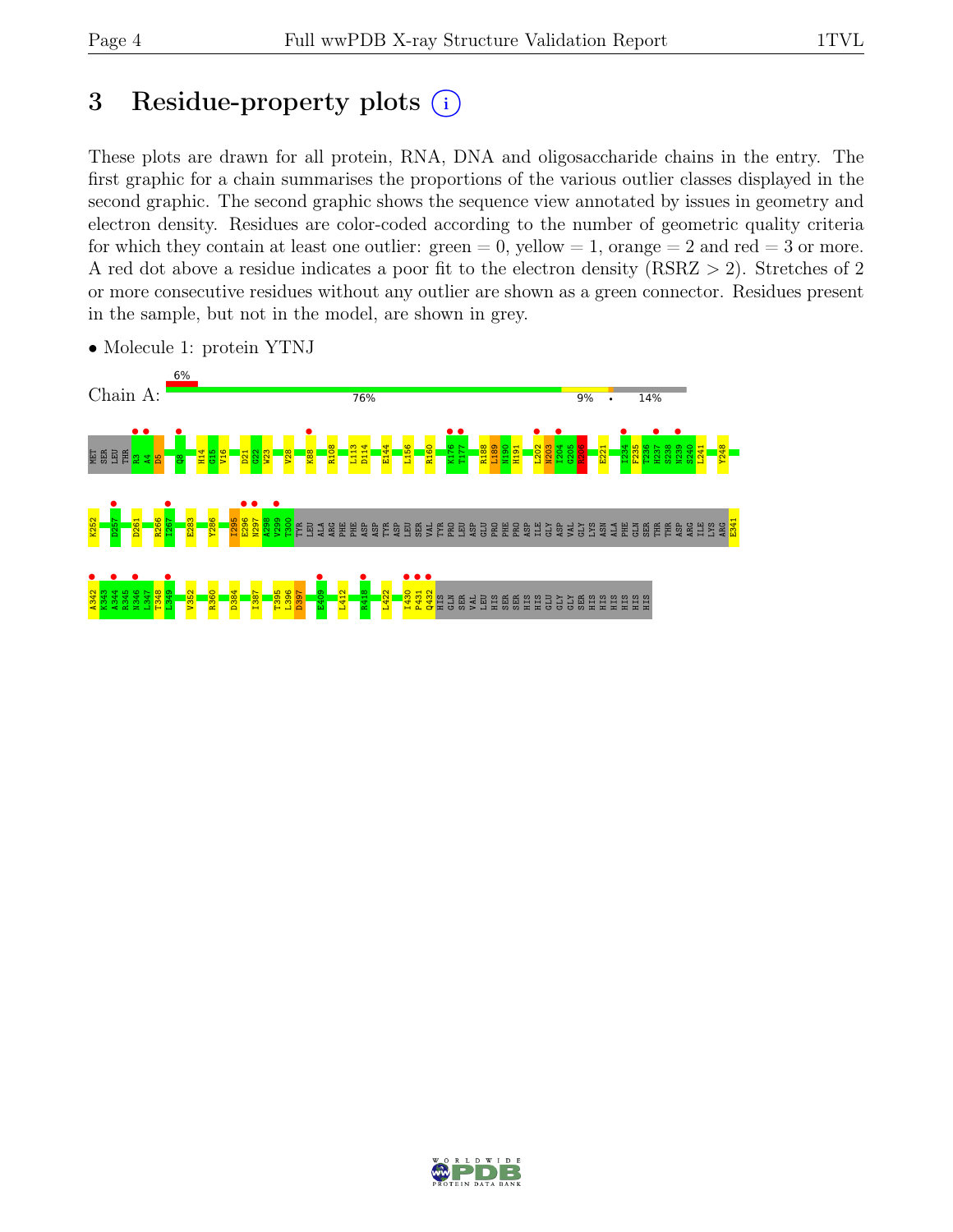## 4 Data and refinement statistics  $(i)$

| Property                                                             | Value                                            | <b>Source</b> |
|----------------------------------------------------------------------|--------------------------------------------------|---------------|
| Space group                                                          | P 43 21 2                                        | Depositor     |
| Cell constants                                                       | 85.94Å 85.94Å 196.30Å                            | Depositor     |
| a, b, c, $\alpha$ , $\beta$ , $\gamma$                               | $90.00^{\circ}$ $90.00^{\circ}$<br>$90.00^\circ$ |               |
| Resolution $(A)$                                                     | 2.10<br>20.00<br>$\frac{1}{2}$                   | Depositor     |
|                                                                      | 19.86<br>$-2.10$                                 | <b>EDS</b>    |
| % Data completeness                                                  | $\overline{99.1}$ (20.00-2.10)                   | Depositor     |
| (in resolution range)                                                | 99.1 (19.86-2.10)                                | <b>EDS</b>    |
| $R_{merge}$                                                          | 0.10                                             | Depositor     |
| $R_{sym}$                                                            | (Not available)                                  | Depositor     |
| $\langle I/\sigma(I) \rangle$ <sup>1</sup>                           | $3.79$ (at $2.11\text{\AA}$ )                    | Xtriage       |
| Refinement program                                                   | REFMAC 5.1                                       | Depositor     |
|                                                                      | 0.207, 0.228                                     | Depositor     |
| $R, R_{free}$                                                        | $0.211$ ,<br>0.231                               | DCC           |
| $R_{free}$ test set                                                  | $\overline{2179}$ reflections $(5.05\%)$         | wwPDB-VP      |
| Wilson B-factor $(A^2)$                                              | $37.4\,$                                         | Xtriage       |
| Anisotropy                                                           | 0.623                                            | Xtriage       |
| Bulk solvent $k_{sol}(e/\mathring{A}^3)$ , $B_{sol}(\mathring{A}^2)$ | $0.39$ , 57.4                                    | <b>EDS</b>    |
| L-test for twinning <sup>2</sup>                                     | $< L >$ = 0.50, $< L^2 >$ = 0.33                 | Xtriage       |
| Estimated twinning fraction                                          | No twinning to report.                           | Xtriage       |
| $\overline{F_o,F_c}$ correlation                                     | 0.94                                             | <b>EDS</b>    |
| Total number of atoms                                                | 3299                                             | wwPDB-VP      |
| Average B, all atoms $(A^2)$                                         | 44.0                                             | wwPDB-VP      |

Xtriage's analysis on translational NCS is as follows: The largest off-origin peak in the Patterson function is 3.53% of the height of the origin peak. No significant pseudotranslation is detected.

<sup>&</sup>lt;sup>2</sup>Theoretical values of  $\langle |L| \rangle$ ,  $\langle L^2 \rangle$  for acentric reflections are 0.5, 0.333 respectively for untwinned datasets, and 0.375, 0.2 for perfectly twinned datasets.



<span id="page-4-1"></span><span id="page-4-0"></span><sup>1</sup> Intensities estimated from amplitudes.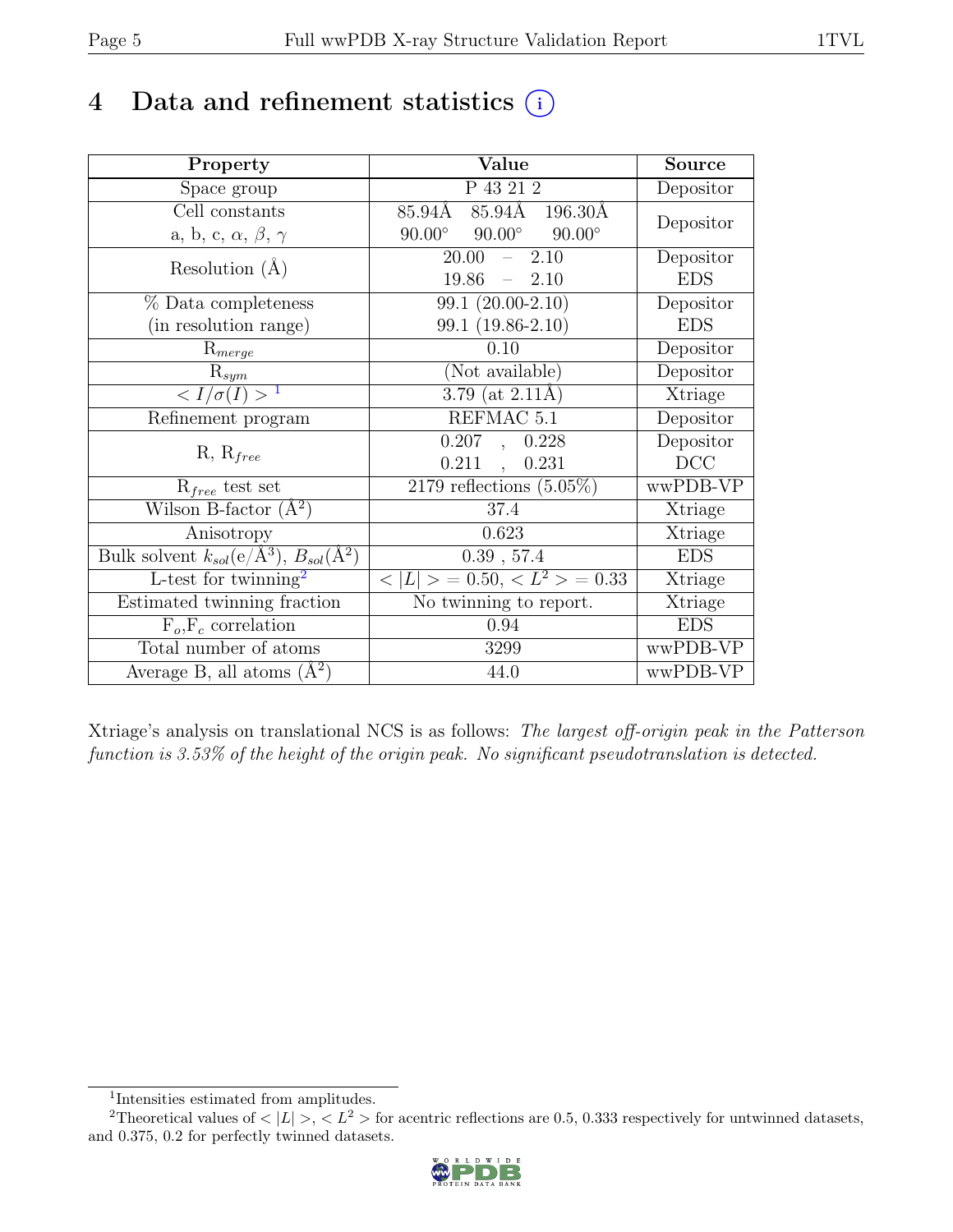# 5 Model quality  $(i)$

### 5.1 Standard geometry  $(i)$

The Z score for a bond length (or angle) is the number of standard deviations the observed value is removed from the expected value. A bond length (or angle) with  $|Z| > 5$  is considered an outlier worth inspection. RMSZ is the root-mean-square of all Z scores of the bond lengths (or angles).

| Mol | $\,$ Chain |      | Bond lengths  | Bond angles |                     |  |
|-----|------------|------|---------------|-------------|---------------------|--|
|     |            | RMSZ | $\#Z >5$ RMSZ |             | # $ Z  > 5$         |  |
|     |            | 9.48 | 0/3140        |             | $11/4247$ $(0.3\%)$ |  |

Chiral center outliers are detected by calculating the chiral volume of a chiral center and verifying if the center is modelled as a planar moiety or with the opposite hand.A planarity outlier is detected by checking planarity of atoms in a peptide group, atoms in a mainchain group or atoms of a sidechain that are expected to be planar.

|  | Mol   Chain   #Chirality outliers   #Planarity outliers |
|--|---------------------------------------------------------|
|  |                                                         |

There are no bond length outliers.

|  |  |  |  | All (11) bond angle outliers are listed below: |  |  |  |
|--|--|--|--|------------------------------------------------|--|--|--|
|--|--|--|--|------------------------------------------------|--|--|--|

| Mol | Chain | $\operatorname{Res}% \left( \mathcal{N}\right) \equiv\operatorname{Res}(\mathcal{N}_{0})\cap\mathcal{N}_{1}$ | <b>Type</b> | Atoms                 | Z       | Observed $(°)$ | Ideal(°) |
|-----|-------|--------------------------------------------------------------------------------------------------------------|-------------|-----------------------|---------|----------------|----------|
| 1   | A     | 261                                                                                                          | ASP         | $CB-CG-OD2$           | 7.90    | 125.41         | 118.30   |
| 1   | A     | 188                                                                                                          | $\rm{ARG}$  | NE-CZ-NH <sub>2</sub> | $-7.34$ | 116.63         | 120.30   |
| 1   | A     | 206                                                                                                          | $\rm{ARG}$  | NE-CZ-NH <sub>2</sub> | $-7.32$ | 116.64         | 120.30   |
| 1   | A     | 384                                                                                                          | ASP         | $CB-CG-OD2$           | 6.78    | 124.40         | 118.30   |
| 1   | A     | 397                                                                                                          | ASP         | $CB-CG-OD2$           | 6.75    | 124.38         | 118.30   |
| 1   | A     | 188                                                                                                          | $\rm{ARG}$  | NE-CZ-NH1             | 6.06    | 123.33         | 120.30   |
| 1   | А     | 266                                                                                                          | $\rm{ARG}$  | NE-CZ-NH <sub>2</sub> | $-5.96$ | 117.32         | 120.30   |
| 1   | A     | 114                                                                                                          | ASP         | $CB-CG-OD2$           | 5.93    | 123.64         | 118.30   |
| 1   | A     | 21                                                                                                           | ASP         | $CB-CG-OD2$           | 5.87    | 123.58         | 118.30   |
| 1   | A     | 5                                                                                                            | <b>ASP</b>  | $CB-CG-OD2$           | 5.69    | 123.42         | 118.30   |
| 1   | A     | 206                                                                                                          | $\rm{ARG}$  | NE-CZ-NH1             | 5.52    | 123.06         | 120.30   |

There are no chirality outliers.

All (1) planarity outliers are listed below:

|  |     | $\lceil$ Mol $\rceil$ Chain $\mid$ Res $\mid$ Type $\mid$ Group |
|--|-----|-----------------------------------------------------------------|
|  | 297 | $ASN$   Peptide                                                 |

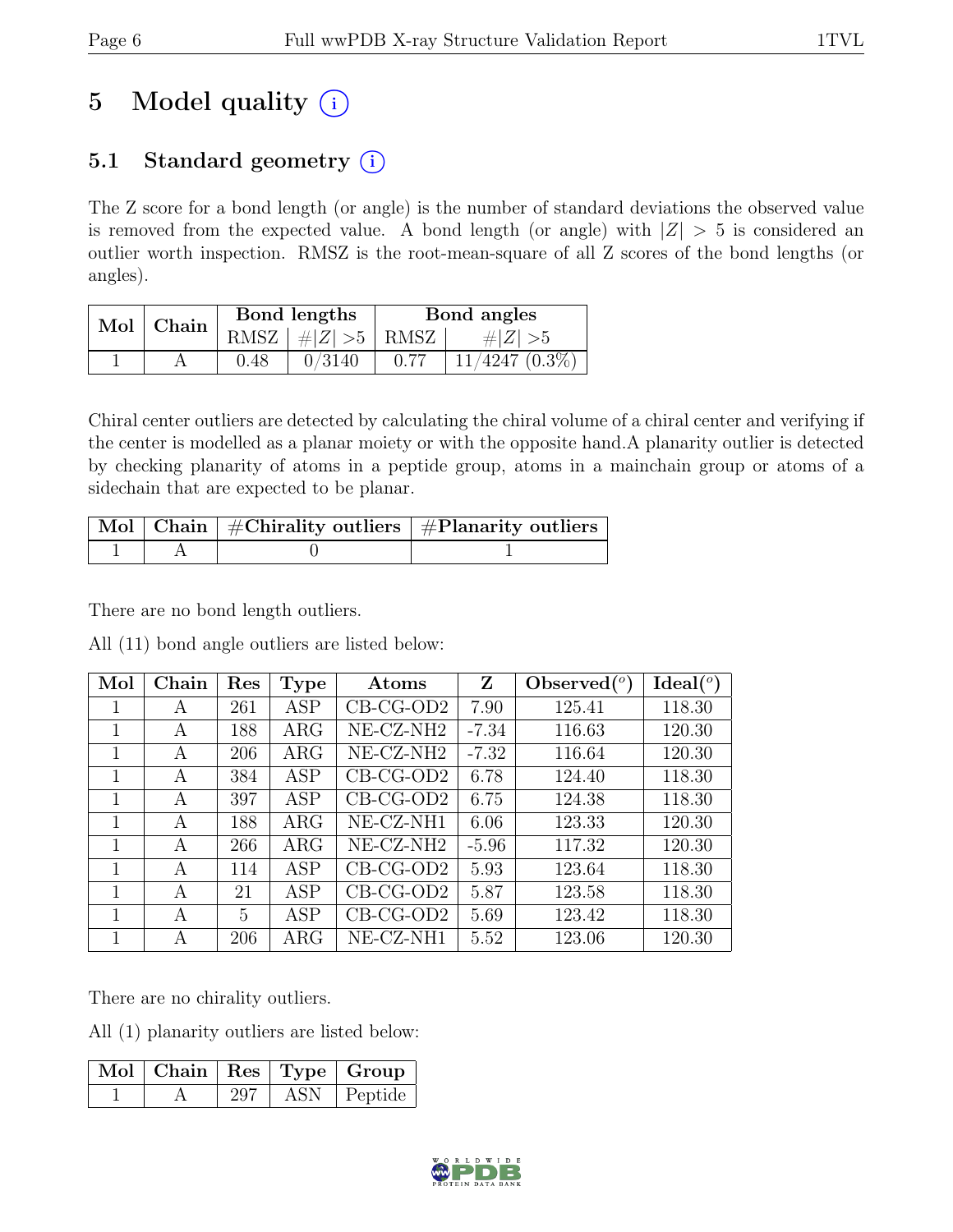### 5.2 Too-close contacts  $(i)$

In the following table, the Non-H and H(model) columns list the number of non-hydrogen atoms and hydrogen atoms in the chain respectively. The H(added) column lists the number of hydrogen atoms added and optimized by MolProbity. The Clashes column lists the number of clashes within the asymmetric unit, whereas Symm-Clashes lists symmetry-related clashes.

| Mol |  |  | Chain   Non-H   $H$ (model)   $H$ (added)   Clashes   Symm-Clashes |
|-----|--|--|--------------------------------------------------------------------|
|     |  |  |                                                                    |
|     |  |  |                                                                    |
|     |  |  |                                                                    |

The all-atom clashscore is defined as the number of clashes found per 1000 atoms (including hydrogen atoms). The all-atom clashscore for this structure is 4.

All (27) close contacts within the same asymmetric unit are listed below, sorted by their clash magnitude.

| Atom-1            | Atom-2             | Interatomic      | Clash         |
|-------------------|--------------------|------------------|---------------|
|                   |                    | distance $(\AA)$ | overlap $(A)$ |
| 1:A:395:THR:HG21  | 2:A:464:HOH:O      | 1.88             | 0.72          |
| 1:A:206:ARG:CD    | 1:A:432:GLN:HE21   | 2.06             | 0.69          |
| 1:A:203:ASN:H     | 1:A:203:ASN:HD22   | 1.42             | 0.65          |
| 1:A:206:ARG:HD3   | 1:A:432:GLN:NE2    | 2.12             | 0.64          |
| 1:A:206:ARG:HD3   | 1:A:432:GLN:HE21   | 1.63             | 0.63          |
| 1:A:108:ARG:NE    | 1:A:203:ASN:HD21   | 1.99             | 0.59          |
| 1:A:108:ARG:HG3   | 1:A:202:LEU:HD11   | 1.84             | 0.59          |
| 1:A:283:GLU:OE2   | 1: A:360: ARG:NH1  | 2.36             | $0.59\,$      |
| 1:A:108:ARG:CD    | 1:A:203:ASN:HD21   | 2.16             | $0.58\,$      |
| 1: A:360:ARG:NE   | 2:A:679:HOH:O      | 2.38             | 0.57          |
| 1:A:206:ARG:HD2   | 1:A:432:GLN:HE21   | 1.72             | 0.53          |
| 1: A:286:TYR:CD1  | 1:A:360:ARG:NH1    | 2.78             | 0.52          |
| 1:A:295:ILE:HD13  | 2:A:683:HOH:O      | 2.09             | 0.52          |
| 1:A:203:ASN:H     | 1:A:203:ASN:ND2    | 2.09             | 0.50          |
| 1:A:203:ASN:HD22  | 1:A:203:ASN:N      | 2.04             | 0.50          |
| 1: A:341: GLU: HA | 2:A:682:HOH:O      | 2.10             | 0.50          |
| 1:A:430:ILE:HG22  | 1:A:432:GLN:HG3    | 1.93             | 0.49          |
| 1:A:206:ARG:CD    | 1:A:432:GLN:NE2    | 2.71             | 0.49          |
| 1: A:248: TYR: CZ | 1: A:252: LYS: HE3 | 2.50             | 0.46          |
| 1:A:23:TRP:HA     | 1:A:28:VAL:HG11    | 1.97             | 0.46          |
| 1:A:342:ALA:HA    | 2:A:647:HOH:O      | 2.17             | 0.45          |
| 1:A:235:PHE:CD2   | 1:A:387:ILE:HG13   | 2.52             | 0.44          |
| 1:A:14:HIS:HE1    | 2:A:513:HOH:O      | 2.02             | 0.43          |
| 1:A:348:THR:O     | 1:A:352:VAL:HG23   | 2.18             | 0.43          |
| 1:A:108:ARG:HD2   | 1:A:203:ASN:HD21   | 1.83             | 0.41          |

Continued on next page...

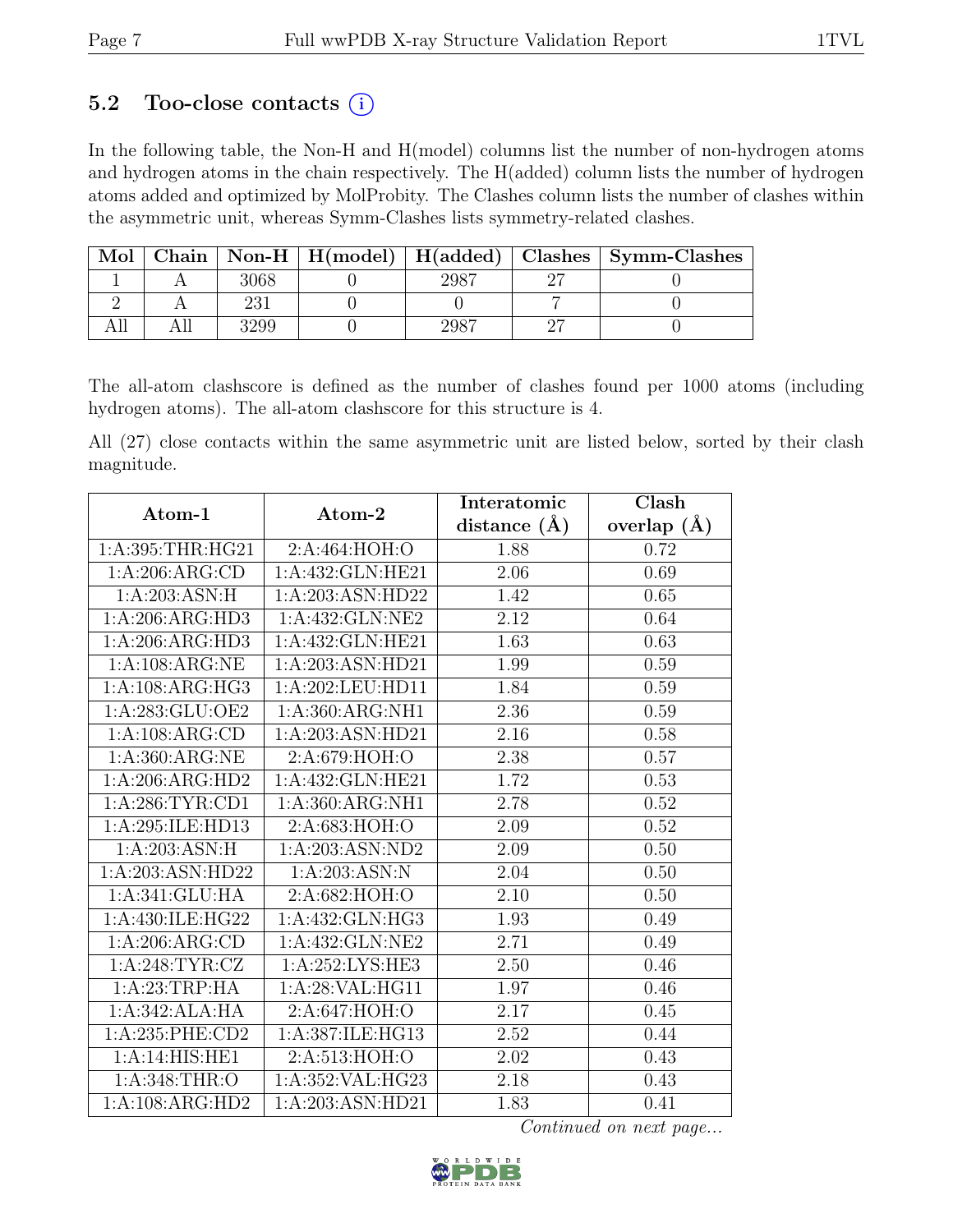| Atom-1               | Atom-2           | Interatomic<br>distance $(\AA)$ | Clash<br>overlap $(A)$ |  |
|----------------------|------------------|---------------------------------|------------------------|--|
| 1:A:160:ARG:NH1      | 2: A: 586: HOH:O | 2.47                            | 0.41                   |  |
| 1: A: 189: LEU: HD22 | 1:A:191:HIS:HB2  | 2.02                            | ).40                   |  |

Continued from previous page...

There are no symmetry-related clashes.

### 5.3 Torsion angles (i)

#### 5.3.1 Protein backbone (i)

In the following table, the Percentiles column shows the percent Ramachandran outliers of the chain as a percentile score with respect to all X-ray entries followed by that with respect to entries of similar resolution.

The Analysed column shows the number of residues for which the backbone conformation was analysed, and the total number of residues.

| Mol   Chain | Analysed   Favoured   Allowed   Outliers   Percentiles      |  |    |
|-------------|-------------------------------------------------------------|--|----|
|             | $^{\circ}$ 386/454 (85%)   380 (98%)   4 (1%)   2 (0%)   29 |  | 26 |

All (2) Ramachandran outliers are listed below:

| Mol | ${\rm Chain}$ | Res | Lype |
|-----|---------------|-----|------|
|     |               | 296 | GH J |
|     |               |     |      |

#### 5.3.2 Protein sidechains (i)

In the following table, the Percentiles column shows the percent sidechain outliers of the chain as a percentile score with respect to all X-ray entries followed by that with respect to entries of similar resolution.

The Analysed column shows the number of residues for which the sidechain conformation was analysed, and the total number of residues.

| $\mid$ Mol $\mid$ Chain $\mid$ | Analysed                              |  | Rotameric   Outliers   Percentiles |
|--------------------------------|---------------------------------------|--|------------------------------------|
|                                | $322/380(85\%)$ 306 (95\%)   16 (5\%) |  | $\mid$ 24 $\mid$ 23                |

All (16) residues with a non-rotameric sidechain are listed below:

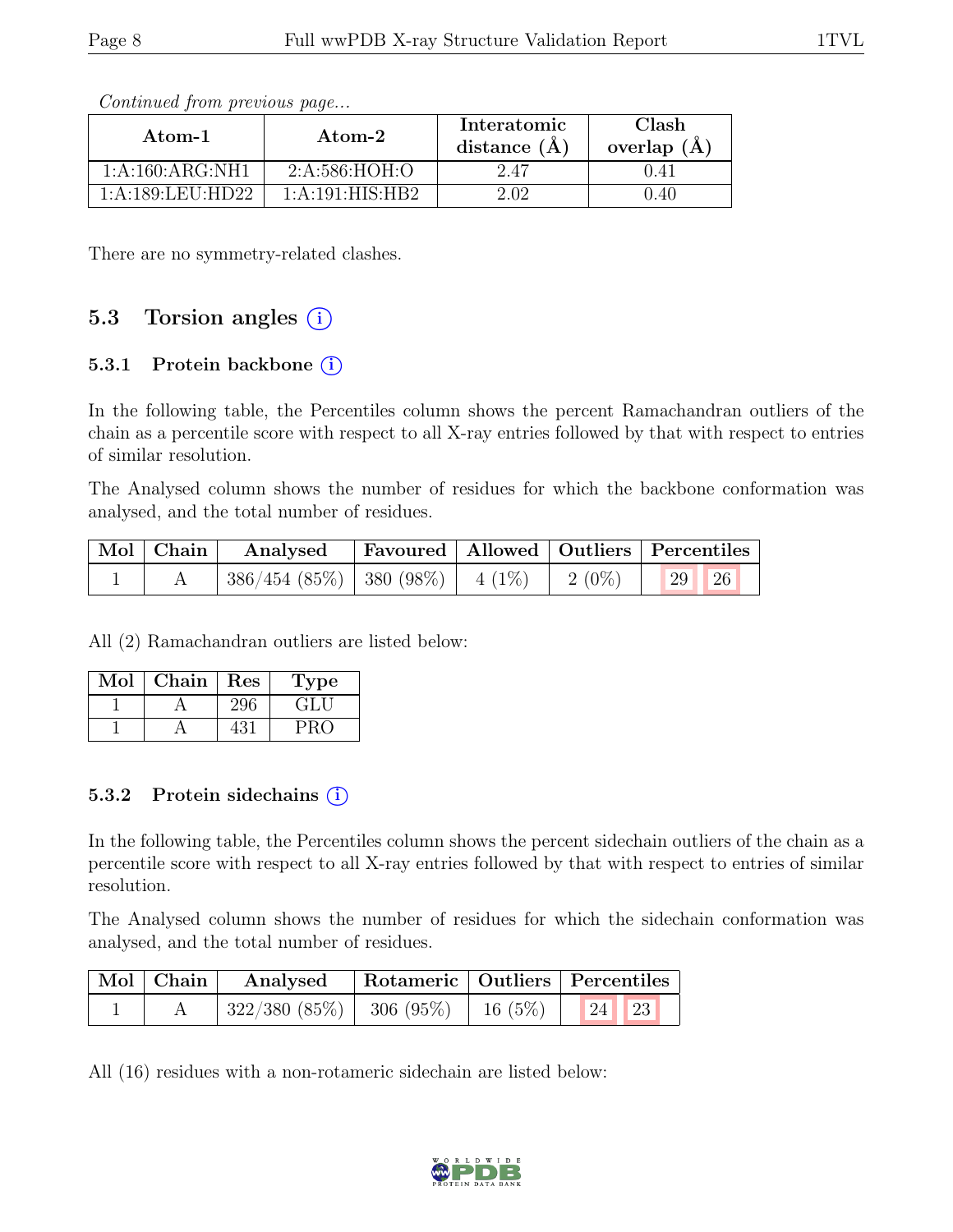| Mol            | Chain            | Res            | <b>Type</b> |
|----------------|------------------|----------------|-------------|
| $\mathbf 1$    | $\boldsymbol{A}$ | $\overline{5}$ | <b>ASP</b>  |
| $\mathbf 1$    | $\overline{A}$   | 16             | <b>VAL</b>  |
| $\mathbf{1}$   | $\overline{A}$   | 88             | <b>LYS</b>  |
| $\overline{1}$ | $\overline{A}$   | 113            | <b>LEU</b>  |
| $\mathbf 1$    | $\mathbf{A}$     | 144            | GLU         |
| 1              | $\overline{A}$   | 156            | LEU         |
| $\mathbf{1}$   | $\overline{A}$   | 189            | LEU         |
| $\overline{1}$ | $\mathbf{A}$     | 203            | <b>ASN</b>  |
| $\mathbf{1}$   | $\overline{A}$   | 206            | $\rm{ARG}$  |
| $\overline{1}$ | $\overline{A}$   | 221            | GLU         |
| $\overline{1}$ | $\overline{A}$   | 241            | <b>LEU</b>  |
| $\mathbf 1$    | $\overline{A}$   | 295            | ILE         |
| $\overline{1}$ | $\mathbf{A}$     | 396            | LEU         |
| 1              | $\overline{A}$   | 397            | <b>ASP</b>  |
| $\mathbf{1}$   | $\overline{A}$   | 412            | LEU         |
| 1              | $\overline{A}$   | 422            | LEU         |

Sometimes sidechains can be flipped to improve hydrogen bonding and reduce clashes. All (5) such sidechains are listed below:

| Mol | Chain | Res | <b>Type</b> |
|-----|-------|-----|-------------|
|     |       | 14  | <b>HIS</b>  |
|     |       | 141 | ASN         |
|     |       | 173 | <b>HIS</b>  |
|     |       | 203 | <b>ASN</b>  |
|     |       | 432 | GL N        |

#### 5.3.3 RNA  $(i)$

There are no RNA molecules in this entry.

#### 5.4 Non-standard residues in protein, DNA, RNA chains (i)

There are no non-standard protein/DNA/RNA residues in this entry.

#### 5.5 Carbohydrates (i)

There are no monosaccharides in this entry.

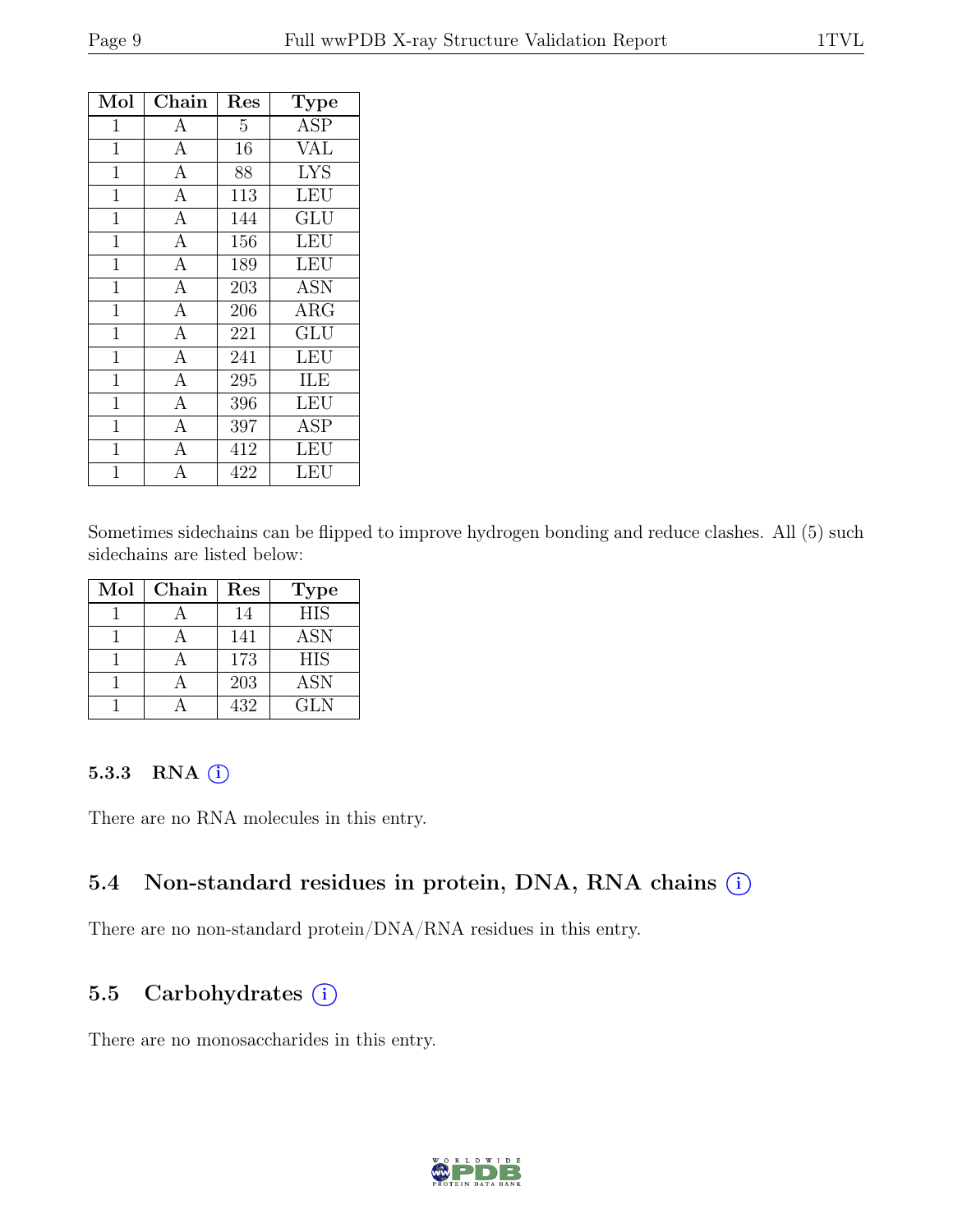### 5.6 Ligand geometry  $(i)$

There are no ligands in this entry.

### 5.7 Other polymers (i)

There are no such residues in this entry.

### 5.8 Polymer linkage issues (i)

There are no chain breaks in this entry.

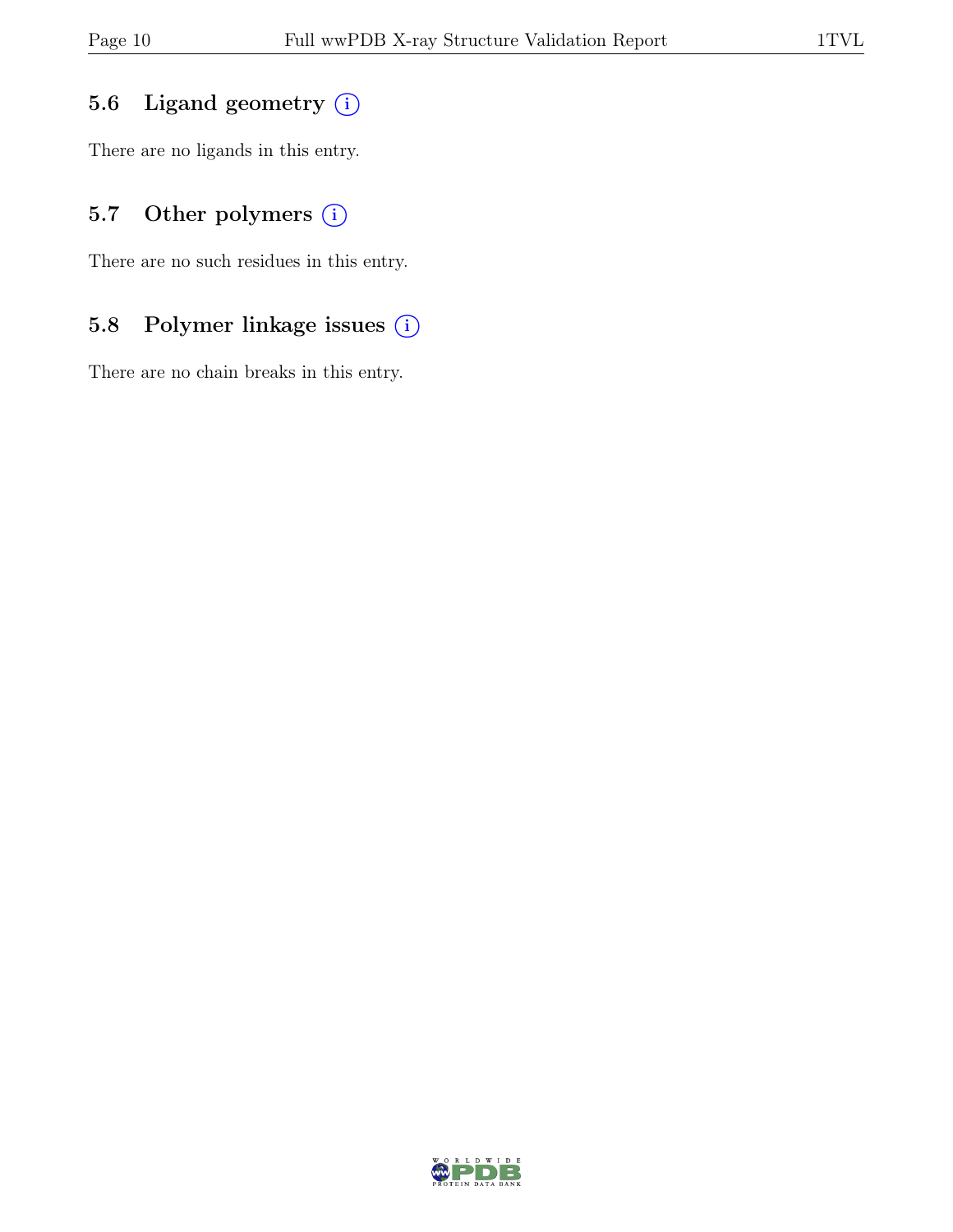## 6 Fit of model and data  $(i)$

### 6.1 Protein, DNA and RNA chains (i)

In the following table, the column labelled ' $\#\text{RSRZ}>2$ ' contains the number (and percentage) of RSRZ outliers, followed by percent RSRZ outliers for the chain as percentile scores relative to all X-ray entries and entries of similar resolution. The OWAB column contains the minimum, median, 95th percentile and maximum values of the occupancy-weighted average B-factor per residue. The column labelled 'Q< 0.9' lists the number of (and percentage) of residues with an average occupancy less than 0.9.

| Mol   Chain | Analysed     | ${ <\bf RSRZ> }$ | $\rm \#RSRZ{>}2$                    | $\mid$ OWAB(Å <sup>2</sup> ) $\mid$ Q<0.9 |  |
|-------------|--------------|------------------|-------------------------------------|-------------------------------------------|--|
|             | 390/454(85%) | 0.16             | 25 (6\%)   19   24   29, 42, 62, 79 |                                           |  |

All (25) RSRZ outliers are listed below:

| Mol            | $\overline{\text{Chain}}$ | Res              | <b>Type</b>             | <b>RSRZ</b>      |
|----------------|---------------------------|------------------|-------------------------|------------------|
| $\mathbf{1}$   | $\mathbf{A}$              | 299              | <b>VAL</b>              | 6.8              |
| $\mathbf{1}$   | $\overline{A}$            | 297              | <b>ASN</b>              | 4.9              |
| $\overline{1}$ | $\overline{A}$            | 346              | <b>ASN</b>              | 4.2              |
| $\overline{1}$ | $\overline{A}$            | $\overline{4}$   | <b>ALA</b>              | 4.1              |
| $\overline{1}$ | $\overline{A}$            | $\overline{342}$ | <b>ALA</b>              | $\overline{3.9}$ |
| $\overline{1}$ | $\overline{A}$            | 176              | <b>LYS</b>              | $3.9\,$          |
| $\overline{1}$ | $\overline{A}$            | 430              | ILE                     | 3.6              |
| $\overline{1}$ | $\overline{A}$            | 349              | <b>LEU</b>              | $\overline{3.2}$ |
| $\overline{1}$ | $\overline{A}$            | 409              | $\overline{\text{GLU}}$ | $2.9\,$          |
| $\overline{1}$ | $\overline{A}$            | 234              | ILE                     | $2.9\,$          |
| $\overline{1}$ | $\overline{A}$            | 239              | <b>ASN</b>              | $2.8\,$          |
| $\overline{1}$ | $\overline{A}$            | 344              | <b>ALA</b>              | $\overline{2.8}$ |
| $\overline{1}$ | $\overline{A}$            | 432              | <b>GLN</b>              | 2.8              |
| $\overline{1}$ | $\overline{A}$            | $\overline{3}$   | $\rm{ARG}$              | $2.6\,$          |
| $\overline{1}$ | $\overline{A}$            | 202              | $\overline{\text{LEU}}$ | $\overline{2.6}$ |
| $\overline{1}$ | $\overline{A}$            | 237              | <b>HIS</b>              | $2.\overline{6}$ |
| $\overline{1}$ | $\overline{A}$            | 296              | $\overline{\text{GLU}}$ | $\overline{2.5}$ |
| $\overline{1}$ | $\overline{A}$            | 204              | ILE                     | $2.5\,$          |
| $\overline{1}$ | $\overline{A}$            | 431              | <b>PRO</b>              | $2.4\,$          |
| $\mathbf{1}$   | $\overline{A}$            | 267              | ILE                     | $2.3\,$          |
| $\overline{1}$ | $\overline{A}$            | $257\,$          | ASP                     | $2.2\,$          |
| $\overline{1}$ | $\overline{A}$            | 177              | <b>THR</b>              | $\overline{2.2}$ |
| $\overline{1}$ | $\overline{A}$            | 88               | <b>LYS</b>              | 2.1              |
| $\overline{1}$ | $\overline{A}$            | $\sqrt{418}$     | $\rm{ARG}$              | $\overline{2.1}$ |
| $\mathbf{1}$   | $\overline{A}$            | 8                | <b>GLN</b>              | 2.1              |